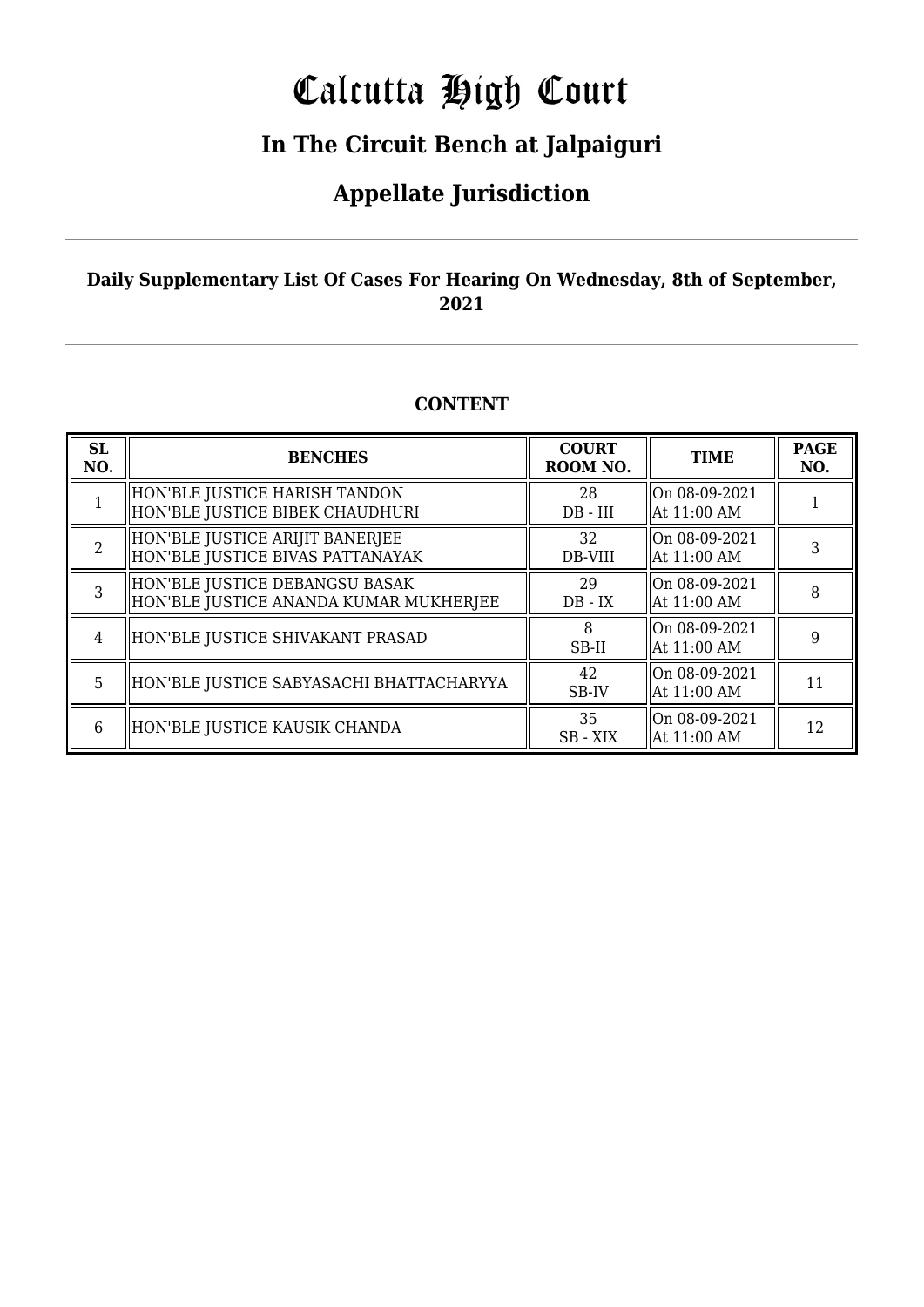

# Calcutta High Court **In The Circuit Bench at Jalpaiguri**

## **Appellate Side**

**DAILY CAUSELIST For Wednesday The 8th September 2021**

#### **COURT NO. 28**

## **DIVISION BENCH (DB - III) AT 11:00 AM HON'BLE JUSTICE HARISH TANDON HON'BLE JUSTICE BIBEK CHAUDHURI (VIA VIDEO CONFERENCE)**

#### **FROM PRINCIPAL BENCH**

#### **NOT SITTING**

#### **FOR ORDERS**

| 1              |                                | IA NO. CRAN/1/2021 RAMESH MANJU BISHNOI@<br>RAMESH MANJU BISHNOY@ | PRITAM ROY<br>PRITAM ROY |
|----------------|--------------------------------|-------------------------------------------------------------------|--------------------------|
|                | [14.09.2021] 11.00<br>$A.M.$ ] | RAMESH KUMAR BISHNOI<br>Vs                                        |                          |
|                | In CRM/497/2021                | THE STATE OF WEST BENGAL                                          |                          |
|                |                                | <b>APPLICATION FOR BAIL</b>                                       |                          |
| $\mathfrak{D}$ | CRM/437/2021                   | AMJAD KHAN AND ANR<br>VS.                                         | <b>BISWAJIT DAS</b>      |
|                |                                | THE STATE OF WEST BENGAL                                          |                          |
|                | IA NO: CRAN/1/2021             |                                                                   |                          |
| 3              | CRM/746/2021                   | NARAYAN SAHA AND ORS<br>VS.                                       | <b>SUDIP GUHA</b>        |
|                |                                | THE STATE OF WEST BENGAL                                          |                          |
| 4              | CRM/768/2021                   | DEEPAN ORAON<br>VS.                                               | DEBAJIT KUNDU            |
|                |                                | THE STATE OF WEST BENGAL                                          |                          |
| 5              | CRM/838/2021                   | <b>PARESH SEN</b><br>VS.<br>THE STATE OF WEST BENGAL              | <b>SUDIP GUHA</b>        |
|                |                                |                                                                   |                          |
| 6              | CRM/865/2021                   | <b>GOPAL BARMAN</b><br>VS.                                        | <b>BABLU MITRA</b>       |
|                |                                | THE STATE OF WEST BENGAL                                          |                          |
| 7              | CRM/913/2021                   | <b>ABHIJIT BISWAS</b><br>VS.                                      | <b>SMARAJIT BASU</b>     |
|                |                                | State of West Bengal                                              |                          |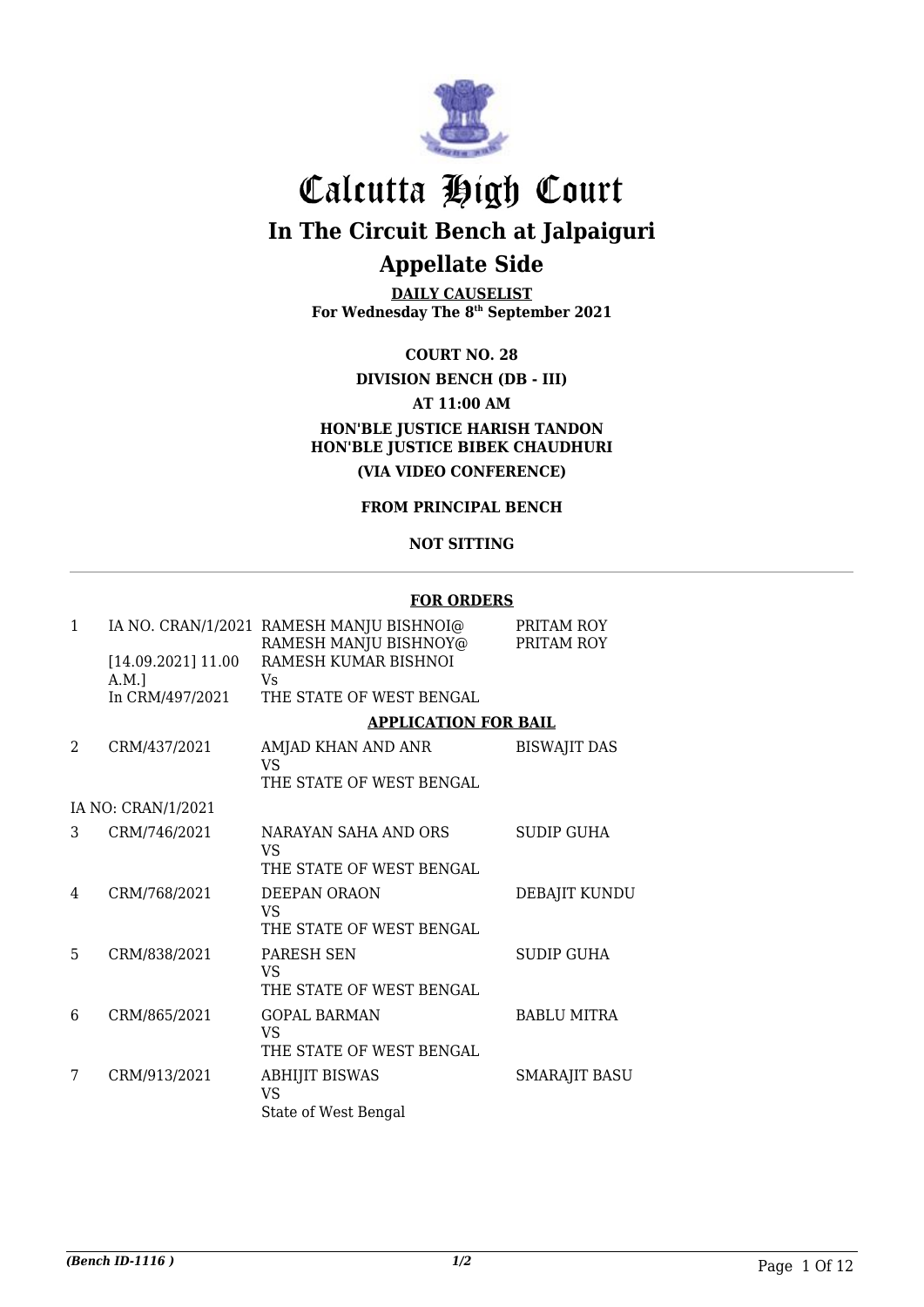#### *DAILY CAUSELIST COURT NO 28-FOR WEDNESDAY THE 8TH SEPTEMBER 2021 HIGH COURT OF CALCUTTA - 2 -*

| 8  | CRM/916/2021                    | MD. NOOR ALAM<br>VS                              | <b>ASHOK KR SINGH</b>                  |
|----|---------------------------------|--------------------------------------------------|----------------------------------------|
|    |                                 | State of West Bengal                             |                                        |
|    |                                 | <b>APPLICATION FOR ANTICIPATORY BAIL</b>         |                                        |
| 9  | CRM/579/2021                    | <b>CHANDAN LASKAR</b><br>VS                      | SUBHASISH MISRA                        |
|    |                                 | THE STATE OF WEST BENGAL                         |                                        |
|    | IA NO: CRAN/1/2021              |                                                  |                                        |
| 10 | CRM/735/2021                    | RAHAMAN ALI AND ANR<br>VS                        | DEBAJIT KUNDU                          |
|    |                                 | THE STATE OF WEST BENGAL                         |                                        |
| 11 | CRM/473/2021                    | DHRUBAJYOTI ROY AND ORS<br><b>VS</b>             | <b>HILLOL SAHA</b><br><b>PODDER</b>    |
|    |                                 | THE STATE OF WEST BENGAL                         |                                        |
| 12 | CRM/733/2021                    | <b>JUGAL SARKAR</b><br>VS                        | <b>JAYDEEP KANTA</b><br><b>BHOWMIK</b> |
|    |                                 | THE STATE OF WEST BENGAL                         |                                        |
| 13 | CRM/790/2021                    | SATYAKI CHAKRABORTY<br>VS                        | PUJA GOSWAMI                           |
|    |                                 | State of West Bengal                             |                                        |
| 14 | CRM/803/2021                    | <b>ARUN KUMAR</b><br><b>VS</b>                   | <b>SURYANEEL DAS</b>                   |
|    |                                 | State of West Bengal                             |                                        |
| 15 | CRM/846/2021                    | RABIKANTA ADHIKARY<br>VS<br>STATE OF WEST BENGAL | <b>KALIPADA DAS</b>                    |
| 16 | CRM/853/2021                    | <b>BABLU BARMAN AND ORS</b>                      | RATAN CHANDRA                          |
|    |                                 | <b>VS</b><br>State of West Bengal                | <b>ROY</b>                             |
| 17 | CRM/900/2021                    | <b>APARNESH</b>                                  | <b>ANKITA DEY</b>                      |
|    |                                 | MUKHOPADHYAY@MUKHERJEE<br>VS                     |                                        |
|    |                                 | State of West Bengal                             |                                        |
| 18 | CRM/908/2021                    | ANIL BANSAL AND ANR<br>VS                        | S P TEWARY                             |
|    |                                 | State of West Bengal AND ANR                     |                                        |
|    |                                 | <b>APPLICATION</b>                               |                                        |
| 19 | IA NO. CRAN/1/2021 SARJU SHARMA | Vs<br>THE STATE OF WEST BENGAL                   | ANIRBAN BANERJEE                       |
|    | In CRM/74/2021                  |                                                  |                                        |
| 20 |                                 | IA NO. CRAN/1/2021 SOLEMAN MOLLA @               | HILLOL SAHA                            |
|    |                                 | CHOLEMAN MOLLA AND ORS<br>Vs                     | <b>PODDER</b><br>HILLOL SAHA           |
|    | In CRM/470/2021                 | THE STATE OF WEST BENGAL                         | <b>PODDER</b>                          |
| 21 | IA NO. CRAN/1/2021 RAHIM ALI    | Vs                                               | <b>HILLOL SAHA</b><br>PODDER           |
|    | In CRM/474/2021                 | THE STATE OF WEST BENGAL                         | HILLOL SAHA<br>PODDER                  |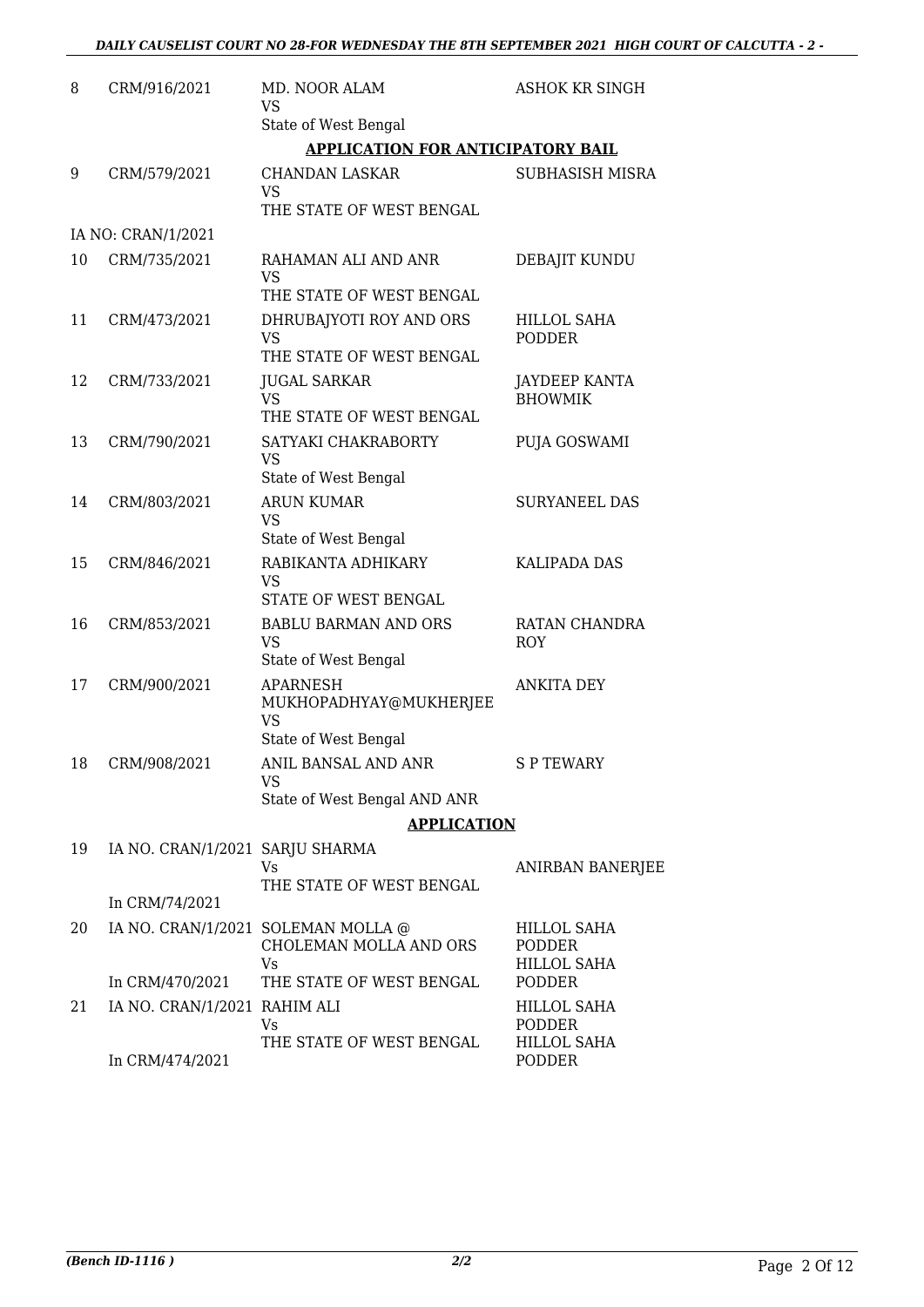

## Calcutta High Court **In The Circuit Bench at Jalpaiguri**

## **Appellate Side**

**DAILY CAUSELIST For Wednesday The 8th September 2021**

**COURT NO. 32**

**DIVISION BENCH (DB-VIII)**

**AT 11:00 AM**

### **HON'BLE JUSTICE ARIJIT BANERJEE HON'BLE JUSTICE BIVAS PATTANAYAK**

#### **(VIA VIDEO CONFERENCE)**

#### **FROM PRINCIPAL BENCH**

**1) NOTE : EVERY MONDAY, WEDNESDAY AND FRIDAY ANTICIPATORY BAIL U/S 438 WILL BE TAKEN UP SERIALLY**

#### **2) NOTE : EVERY TUESDAY AND THURSDAY APPLICATION FOR BAIL U/S 439 WILL BE TAKEN UP SERIALLY.**

#### **ON EVERY MONDAY AND FRIDAY ALL JALPAIGURI MATTERS WILL BE TAKEN UP FROM 2.00 P.M. ONWARDS;**

#### **ON WEDNESDAY ALL JALPAIGURI MATTERS WILL BE TAKEN UP FROM 11.00 A.M. ONWARDS**

|              |                              | <b>TO BE MENTIONED</b>                                         |                                        |  |  |
|--------------|------------------------------|----------------------------------------------------------------|----------------------------------------|--|--|
| $\mathbf{1}$ | CRM/845/2021<br>[CORRECTION] | <b>MINTU KUMAR</b><br><b>VS</b><br>State of West Bengal        | <b>SUMAN SEHANABIS</b>                 |  |  |
|              |                              | <b>SPECIALLY FIXED MATTER (BAIL)</b>                           |                                        |  |  |
| 2            | CRM/479/2021                 | SOHONLAL AND ANR<br>VS<br>THE STATE OF WEST BENGAL             | <b>JAYDEEP KANTA</b><br><b>BHOWMIK</b> |  |  |
|              | IA NO: CRAN/1/2021           |                                                                |                                        |  |  |
| 3            | CRM/509/2021                 | <b>RUSTOM MIAH</b><br>VS<br>THE STATE OF WEST BENGAL           | <b>ARUSHI RATHORE</b>                  |  |  |
|              | IA NO: CRAN/1/2021           |                                                                |                                        |  |  |
|              |                              | <b>APPLICATION FOR ANTICIPATORY BAIL</b>                       |                                        |  |  |
| 4            | CRM/775/2021                 | ERSAD ALI @ ERSHAD ALI<br>VS<br>THE STATE OF WEST BENGAL       | SUDIP GUHA                             |  |  |
| 5            | CRM/837/2021                 | <b>GANESH RAVA</b><br>VS<br>State of West Bengal               | <b>ARNAB SAHA</b>                      |  |  |
| 6            | CRM/857/2021                 | RABINDRA NATH DAS AND ORS<br><b>VS</b><br>State of West Bengal | RATAN CHANDRA ROY                      |  |  |
| 7            | CRM/68/2021                  | <b>MANGAL DAS AND ORS</b><br>VS<br>THE STATE OF WEST BENGAL    | ARIJIT GHOSH                           |  |  |
| 8            | CRM/71/2021                  | BIMAL DAS @ BIMAL KUMAR DAS<br>VS<br>THE STATE OF WEST BENGAL  | HILLOL SAHA PODDER                     |  |  |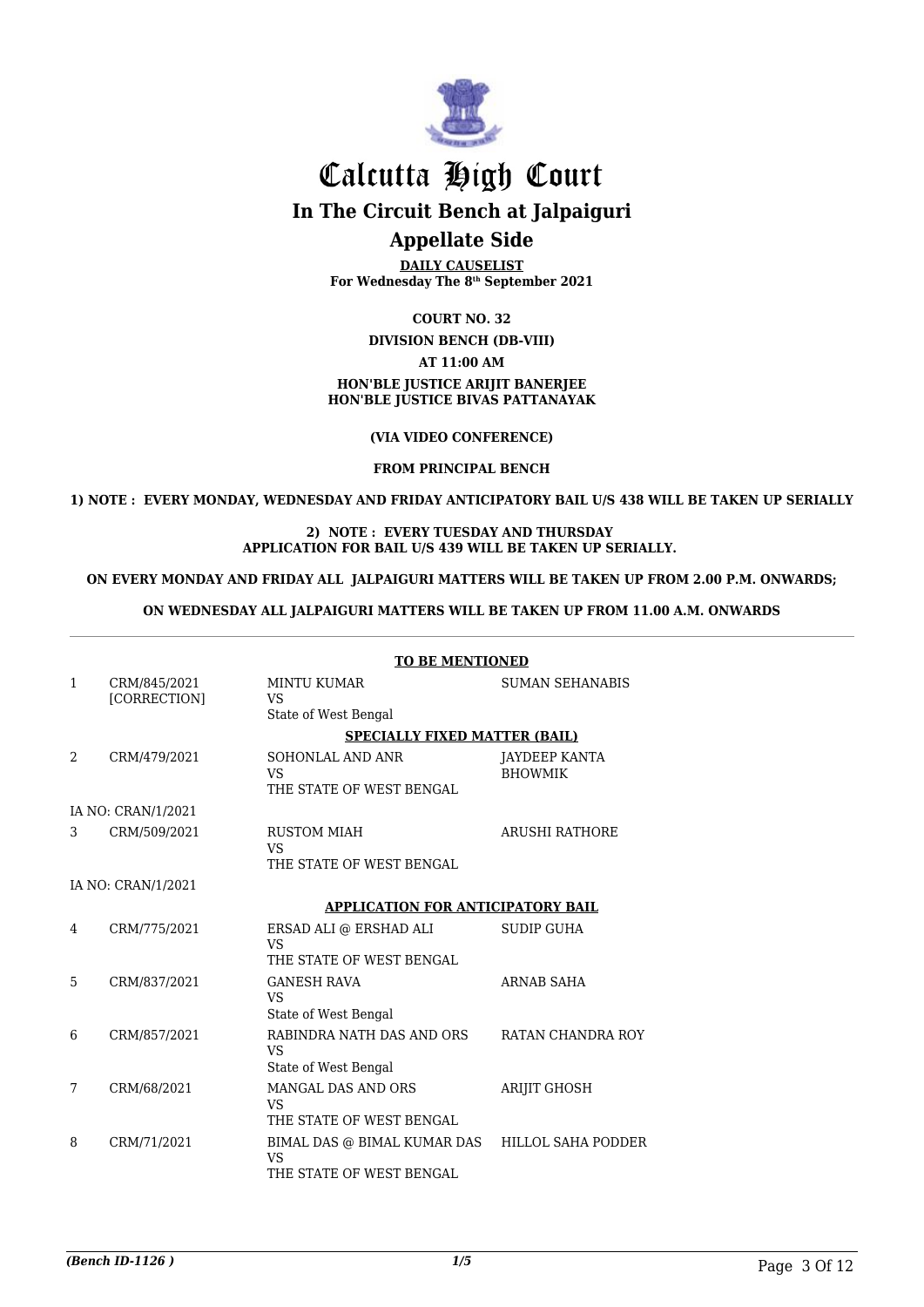| 9  | CRM/391/2021 | MINHAJUL HAKIM @ MIRAJUL<br><b>RAHAMAN</b><br>VS<br>THE STATE OF WEST BENGAL      | HILLOL SAHA PODDER |
|----|--------------|-----------------------------------------------------------------------------------|--------------------|
| 10 | CRM/413/2021 | KUMAR NIRENDRA NARAYAN @<br>NIREN NARAYAN<br>VS<br>THE STATE OF WEST BENGAL       | HILLOL SAHA PODDER |
| 11 | CRM/417/2021 | <b>SUBAL CHANDRA ROY</b><br>VS<br>THE STATE OF WEST BENGAL                        | HILLOL SAHA PODDER |
| 12 | CRM/453/2021 | BISWANATH BHATTACHARYA@<br>BISWANATH BHATTACHARJEE<br>VS                          | HILLOL SAHA PODDER |
|    |              | THE STATE OF WEST BENGAL                                                          |                    |
| 13 | CRM/464/2021 | BISWANATH BHATTACHARYA @<br>BISWANATH BHATTACHARJEE<br>VS                         | HILLOL SAHA PODDER |
|    |              | THE STATE OF WEST BENGAL                                                          |                    |
| 14 | CRM/501/2021 | AJIJUL HAQUE @ AJIJUL HAK<br>VS<br>THE STATE OF WEST BENGAL                       | HILLOL SAHA PODDER |
| 15 | CRM/541/2021 | LOKENATH SAHA                                                                     | <b>SUDIP GUHA</b>  |
|    |              | VS                                                                                |                    |
|    |              | THE STATE OF WEST BENGAL                                                          |                    |
| 16 | CRM/554/2021 | TUFAN MITRA @ SISHIR MITRA<br>VS<br>THE STATE OF WEST BENGAL                      | HILLOL SAHA PODDER |
| 17 | CRM/583/2021 | JYOTI FALODIYA DAS @ JYOTI<br>RANI FALODIYA DAS AND ANR<br>VS                     | ARPITA SAHA        |
| 18 | CRM/831/2021 | THE STATE OF WEST BENGAL<br>SHANTA BARMAN @ SHANTA<br><b>MANDAL AND ANR</b><br>VS | HILLOL SAHA PODDER |
|    |              | THE STATE OF WEST BENGAL                                                          |                    |
| 19 | CRM/852/2021 | SAHIDUL MIYA<br>VS                                                                | HILLOL SAHA PODDER |
|    |              | THE STATE OF WEST BENGAL                                                          |                    |
| 20 | CRM/862/2021 | BISHNU BARMAN @ DOLO ROY<br>VS<br>STATE OF WEST BENGAL                            | KALIPADA DAS       |
| 21 | CRM/883/2021 | ABED ALI AND ANR<br>VS                                                            | SUBHASISH MISRA    |
| 22 | CRM/884/2021 | State of West Bengal<br>KAJALI BARMAN AND ANR                                     | SUBHASIS MISRA     |
|    |              | <b>VS</b><br>State of West Bengal                                                 |                    |
| 23 | CRM/435/2021 | <b>GOUR SAHA</b><br>VS.                                                           | HILLOL SAHA PODDER |
|    |              | THE STATE OF WEST BENGAL                                                          |                    |
| 24 | CRM/570/2021 | JAMINI MOHAN DAS<br>VS                                                            | ARNAB SAHA         |
|    |              | THE STATE OF WEST BENGAL                                                          |                    |
| 25 | CRM/580/2021 | SUBHAS KARJI AND ANR<br>VS<br>THE STATE OF WEST BENGAL                            | ARNAB SAHA         |
| 26 | CRM/490/2021 | MANGALDIP BARMAN                                                                  | ARNAB SAHA         |
|    |              | VS<br>THE STATE OF WEST BENGAL                                                    |                    |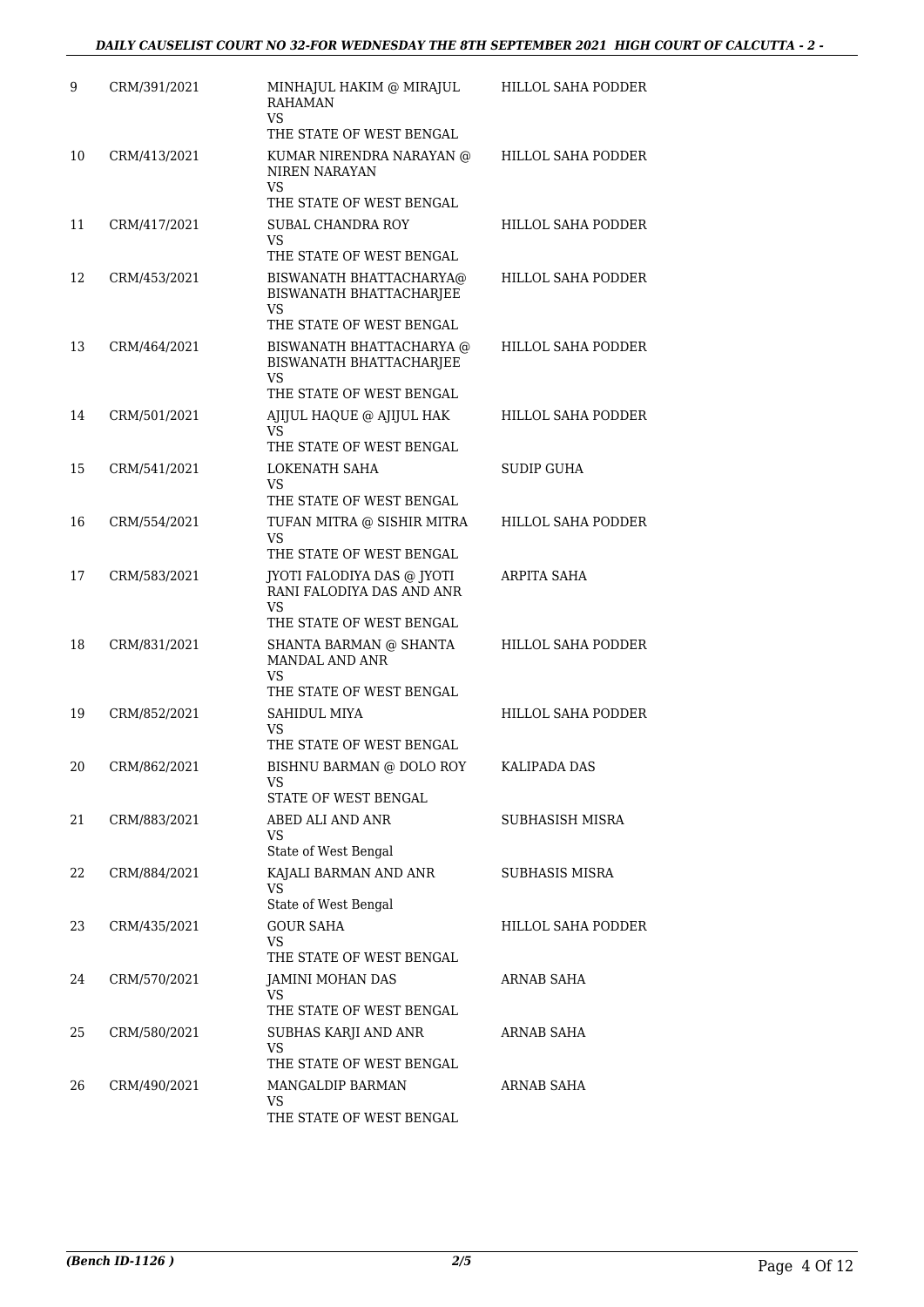| 27 | CRM/522/2021       | RANJAN DAS AND ORS<br>VS<br>THE STATE OF WEST BENGAL                                           | <b>ARNAB SAHA</b>                  |
|----|--------------------|------------------------------------------------------------------------------------------------|------------------------------------|
|    | IA NO: CRAN/1/2021 |                                                                                                |                                    |
| 28 | CRM/403/2021       | SUBHAS SAHA @ BHAKTAO SAHA<br>VS                                                               | ARNAB SAHA                         |
| 29 | CRM/756/2021       | THE UNION OF INDIA<br>PRAFULLA KUMAR SINGH @<br>PRAFULLA KUMAR SINHA AND<br>ANR<br><b>VS</b>   | JEENIA RUDRA                       |
| 30 | CRM/901/2021       | THE STATE OF WEST BENGAL<br><b>GOLAB HOSSAIN @GOLAP</b><br><b>HOSSAIN AND ANR</b><br><b>VS</b> | JEENIA RUDRA                       |
| 31 | CRM/512/2021       | State of West Bengal<br>RITU KHATUN AND ANR<br>VS<br>THE STATE OF WEST BENGAL                  | MADHUSHRI DUTTA                    |
| 32 | CRM/406/2021       | ABHIJIT MUKHERJEE @<br><b>MUKHARJEE</b><br>VS<br>THE STATE OF WEST BENGAL                      | <b>JEENIA RUDRA</b>                |
| 33 | CRM/138/2021       | SANDHYA ROY @ SANDHYA BALA<br><b>ROY AND ANR</b><br>VS<br>The State of West Bengal             | MR. PARTHA PRATIM<br><b>SARKAR</b> |
|    | IA NO: CRAN/1/2021 |                                                                                                |                                    |
| 34 | CRM/827/2021       | TIKARAM GAUTAM AND ANR                                                                         | HILLOL SAHA PODDER                 |
|    |                    | VS<br>THE UNION OF INDIA                                                                       |                                    |
| 35 | CRM/842/2021       | SISHU GOPAL ROY AND ORS<br>VS<br>THE STATE OF WEST BENGAL                                      | DEBAJIT KUNDU                      |
| 36 | CRM/539/2021       | SRI GOBINDA KUMAR MANDAL<br>VS<br>UNION OF INDIA (NCB)                                         | MISS. ARPITA SAHA                  |
|    | IA NO: CRAN/1/2021 |                                                                                                |                                    |
| 37 | CRM/762/2021       | NABIKARIM MIAH @ MIYA<br>VS<br>THE STATE OF WEST BENGAL                                        | <b>SUDIP GUHA</b>                  |
| 38 | CRM/840/2021       | SADEK ALI MIAH @ CHHADEK<br><b>ALI MIAH AND ORS</b><br><b>VS</b><br>THE STATE OF WEST BENGAL   | SUDIP GUHA                         |
| 39 | CRM/885/2021       | SUPRIYA SHAW AND ORS<br>VS                                                                     | <b>BHASKAR HUTAIT</b>              |
| 40 | CRM/896/2021       | State of West Bengal<br><b>KASEM MD</b><br>VS<br>THE STATE OF WEST BENGAL                      | <b>SUDIP GUHA</b>                  |
| 41 | CRM/851/2021       | SAIDUL ISLAM @ SAIDUL HOQUE<br>AND ANR<br>VS                                                   | SUDIP GUHA                         |
| 42 | CRM/566/2021       | THE STATE OF WEST BENGAL<br>RAKSHID ALAM<br>VS<br>THE STATE OF WEST BENGAL                     | ARPITA SAHA                        |
|    |                    |                                                                                                |                                    |

IA NO: CRAN/1/2021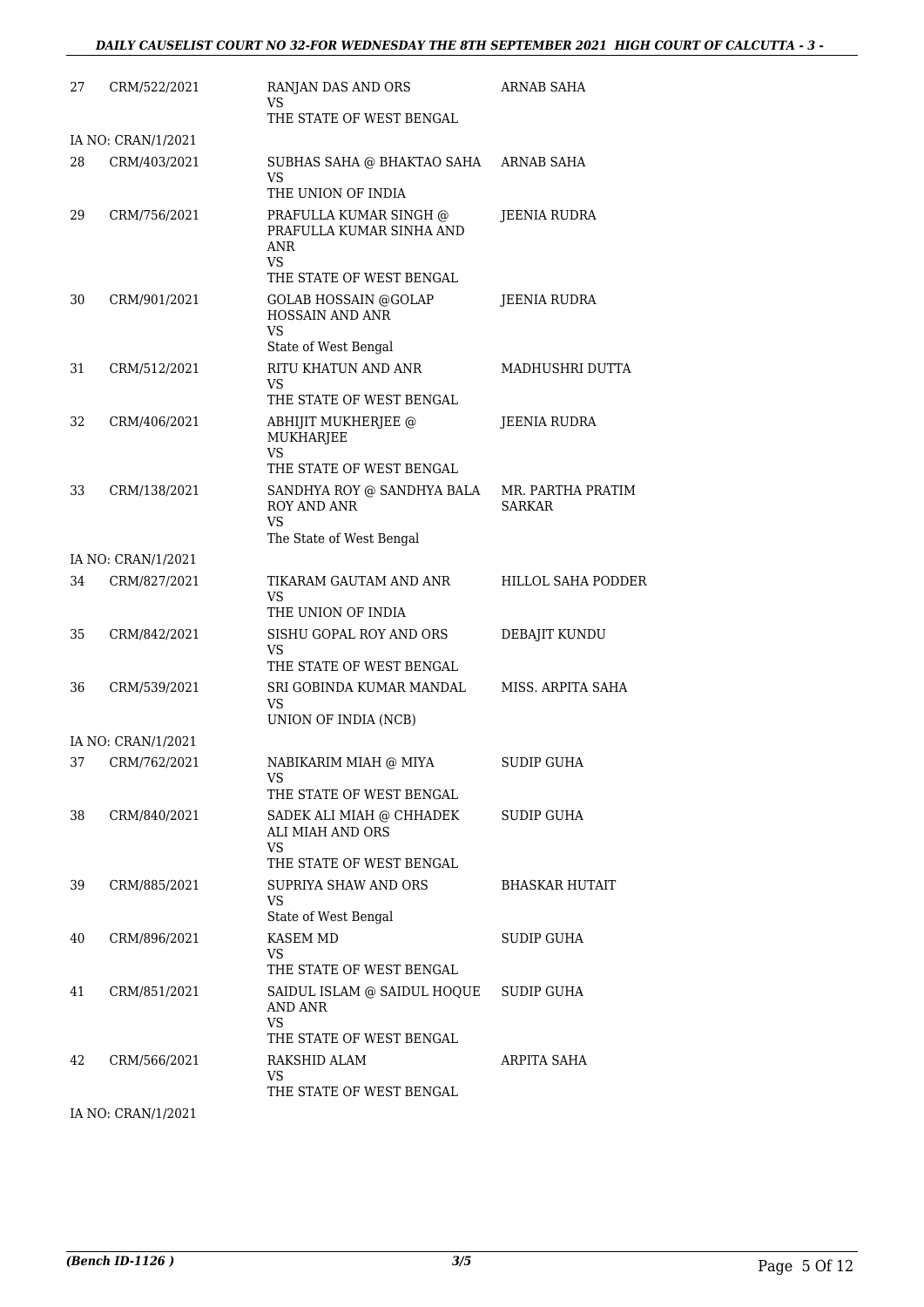| 43 | CRM/888/2021 | SUSANTA BARMAN @ SUSHANTA  SUDIP GUHA<br><b>BARMAN AND ORS</b><br>VS |                                   |
|----|--------------|----------------------------------------------------------------------|-----------------------------------|
|    |              | THE STATE OF WEST BENGAL                                             |                                   |
| 44 | CRM/911/2021 | TIKENDRA KUMAR DAS AND ORS<br>VS<br>State of West Bengal             | MADHUSHRI DUTTA                   |
| 45 | CRM/889/2021 | ECHA HAQUE ALI                                                       | <b>SUDIP GUHA</b>                 |
|    |              | VS<br>THE STATE OF WEST BENGAL                                       |                                   |
| 46 | CRM/877/2021 | DIGEN MANDAL AND ORS<br>VS<br>THE STATE OF WEST BENGAL               | <b>SUDIP GUHA</b>                 |
| 47 | CRM/897/2021 | MOHINI SARKAR AND ORS                                                | <b>SUDIP GUHA</b>                 |
|    |              | VS.<br>THE STATE OF WEST BENGAL                                      |                                   |
| 48 | CRM/685/2021 | NABI HOSSAIN MIYA @ NAYAN                                            | SUDIP GUHA                        |
|    |              | AND ORS<br>VS                                                        |                                   |
|    |              | THE STATE OF WEST BENGAL                                             |                                   |
| 49 | CRM/893/2021 | MAHESH ROY<br><b>VS</b>                                              | MADHUSHRI DUTTA                   |
| 50 |              | State of West Bengal                                                 | <b>SUDIP GUHA</b>                 |
|    | CRM/686/2021 | SAHIDAR RAHAMAN @ SAHIDAR<br>ALI AND ANR<br>VS                       |                                   |
|    |              | THE STATE OF WEST BENGAL                                             |                                   |
| 51 | CRM/739/2021 | <b>BIMAL BARMAN</b><br>VS<br>THE STATE OF WEST BENGAL                | <b>SUDIP GUHA</b>                 |
| 52 | CRM/832/2021 | TAPAS ROY @ BAPPA AND ORS                                            | <b>HILLOL SAHA PODDER</b>         |
|    |              | VS.<br>THE STATE OF WEST BENGAL                                      |                                   |
| 53 | CRM/848/2021 | MAJIDUL HOQUE @ MAJIDUL                                              | <b>HILLOL SAHA PODDER</b>         |
|    |              | <b>HAQUE</b><br>VS                                                   |                                   |
|    |              | THE STATE OF WEST BENGAL                                             |                                   |
| 54 | CRM/864/2021 | HIRENDRA KUMAR SARKAR @<br><b>SAGAR</b><br>VS —                      | <b>HILLOL SAHA PODDER</b>         |
|    |              | THE STATE OF WEST BENGAL                                             |                                   |
| 55 | CRM/871/2021 | RAHUL MAHANTA<br>VS                                                  | PRONOJIT RAY                      |
|    |              | State of West Bengal                                                 |                                   |
| 56 | CRM/880/2021 | KANAK DAS AND ORS<br>VS                                              | <b>SUDIP GUHA</b>                 |
|    |              | THE STATE OF WEST BENGAL                                             |                                   |
| 57 | CRM/890/2021 | ABUYAL AZAD @ ABUAL AJAD<br>VS<br>THE STATE OF WEST BENGAL           | <b>SUDIP GUHA</b>                 |
| 58 | CRM/907/2021 | ANIL BANSAL AND ANR                                                  | <b>SPTEWARY</b>                   |
|    |              | <b>VS</b>                                                            |                                   |
|    |              | State of West Bengal AND ANR                                         |                                   |
| 59 | CRM/910/2021 | ANJALI BAIRAGI AND ANR<br>VS                                         | <b>JEENIA RUDRA</b>               |
|    |              | State of West Bengal                                                 |                                   |
| 60 | CRM/915/2021 | <b>MUNNA PRADHAN</b><br>VS<br>State of West Bengal                   | ANIRUDDHA<br><b>BHATTACHARYYA</b> |
|    |              |                                                                      |                                   |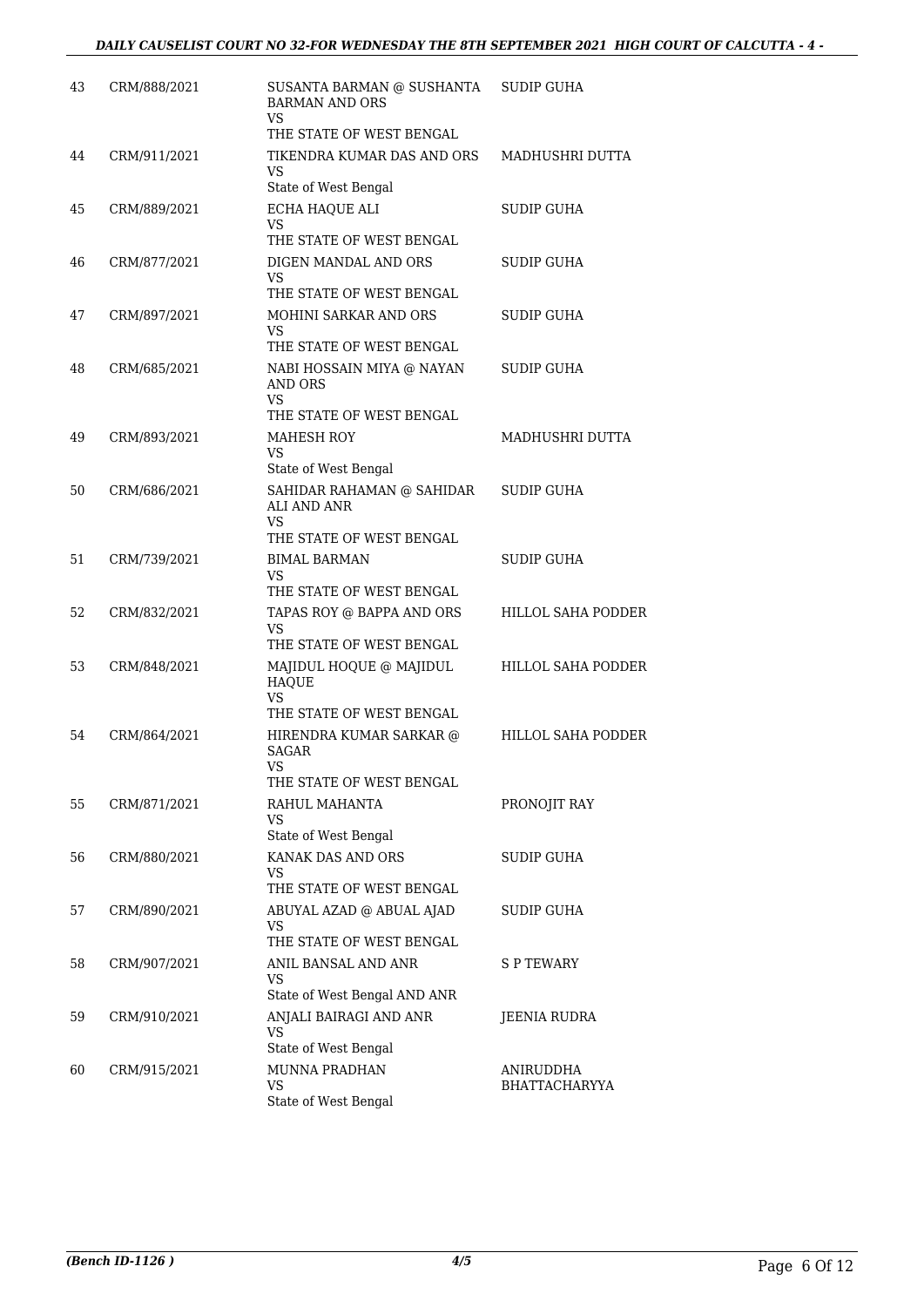#### *DAILY CAUSELIST COURT NO 32-FOR WEDNESDAY THE 8TH SEPTEMBER 2021 HIGH COURT OF CALCUTTA - 5 -*

| 61 | CRM/256/2021       | ABINASH BARMAN AND ORS<br><b>VS</b>                                                          | RATAN CHANDRA ROY         |
|----|--------------------|----------------------------------------------------------------------------------------------|---------------------------|
|    |                    | THE STATE OF WEST BENGAL                                                                     |                           |
|    | IA NO: CRAN/1/2021 |                                                                                              |                           |
| 62 | CRM/924/2021       | <b>SILAN GURUNG</b><br>VS<br>State of West Bengal                                            | CHANDANA GHOSH            |
| 63 | CRM/558/2021       | MAJIBAR RAHAMAN @ MOJIBAR<br><b>RAHAMAN AND ORS</b><br><b>VS</b><br>THE STATE OF WEST BENGAL | <b>HILLOL SAHA PODDER</b> |
|    | IA NO: CRAN/1/2021 |                                                                                              |                           |
| 64 | CRM/484/2021       | DILIP KUMAR BARMAN AND ORS<br>VS<br>THE STATE OF WEST BENGAL                                 | HILLOL SAHA PODDER        |
|    | IA NO: CRAN/1/2021 |                                                                                              |                           |
| 65 | CRM/222/2021       | RAM KRISHNA SARKAR<br>VS<br>THE STATE OF WEST BENGAL                                         | HILLOL SAHA PODDER        |
|    | IA NO: CRAN/1/2021 |                                                                                              |                           |
| 66 | CRM/830/2021       | <b>RABIN BARMAN AND ORS</b><br>VS<br>THE STATE OF WEST BENGAL                                | <b>HILLOL SAHA PODDER</b> |
| 67 | CRM/824/2021       | NIREN @ NIRENDRANATH ROY<br>VS<br>THE STATE OF WEST BENGAL.                                  | ANIRBAN BANERJEE          |
| 68 | CRM/919/2021       | AYON SARKAR AND ORS<br>VS<br>State of West Bengal                                            | RATAN CHANDRA ROY         |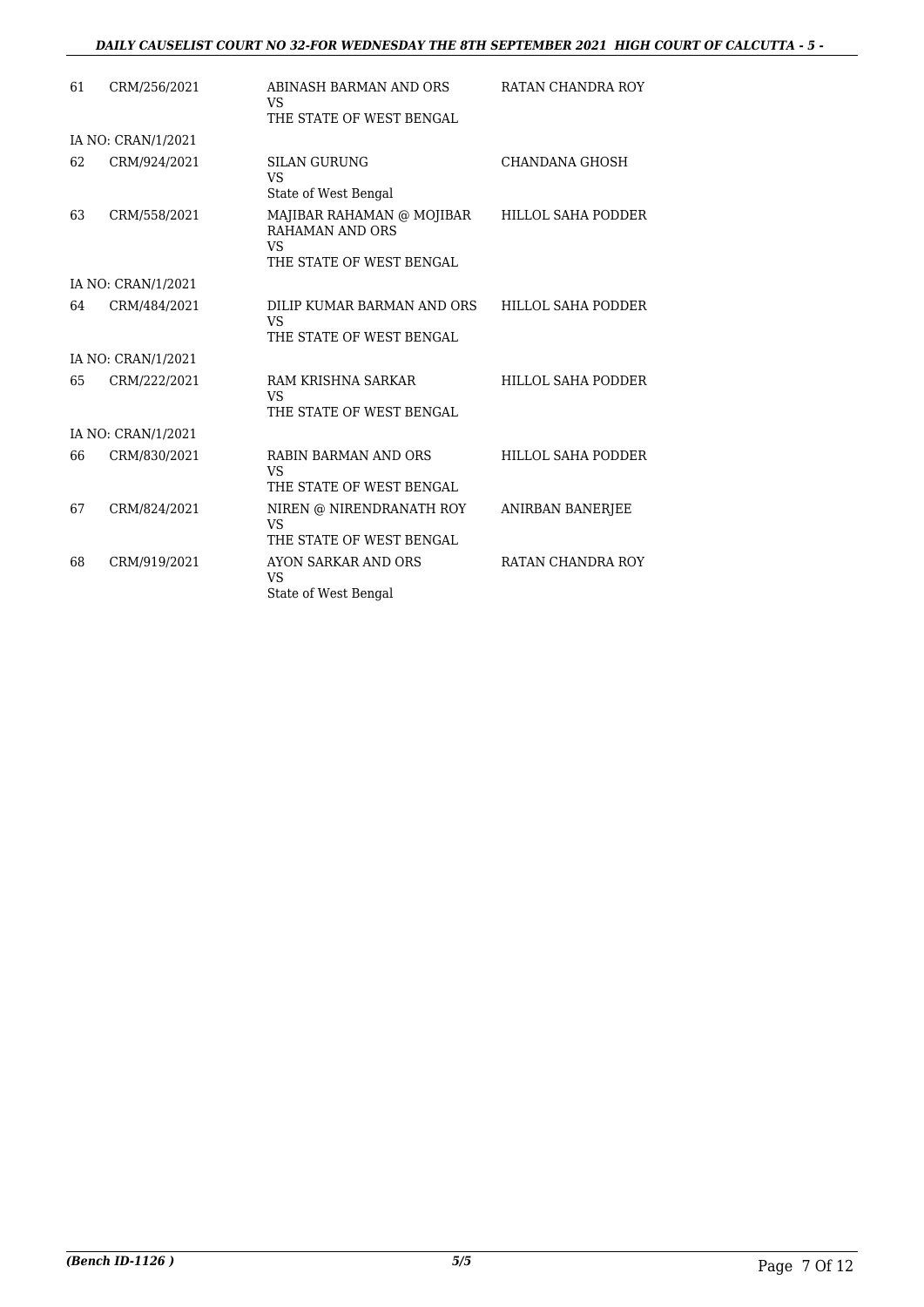

**DAILY CAUSELIST For Wednesday The 8th September 2021**

**COURT NO. 29**

**DIVISION BENCH (DB - IX)**

**AT 11:00 AM**

**HON'BLE JUSTICE DEBANGSU BASAK HON'BLE JUSTICE ANANDA KUMAR MUKHERJEE**

**(VIA VIDEO CONFERENCE)**

**FROM PRINCIPAL BENCH**

#### **APPLICATION FOR ANTICIPATORY BAIL**

1 CRM/926/2021 OM PRAKASH UPADHAYAY

VS State of West Bengal ABHMANYU BANERJEE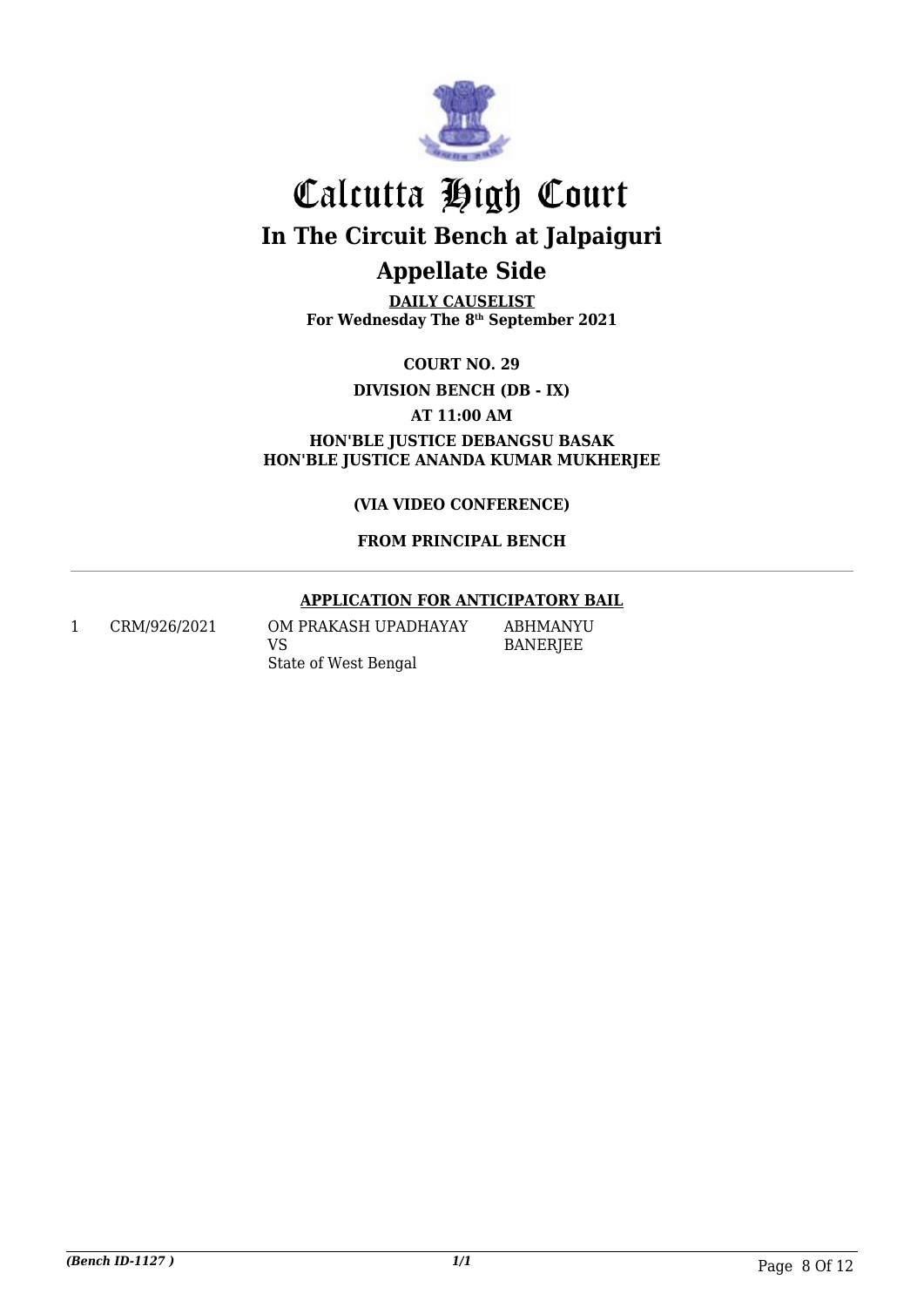

**DAILY CAUSELIST For Wednesday The 8th September 2021**

**COURT NO. 8 SINGLE BENCH (SB-II) AT 11:00 AM HON'BLE JUSTICE SHIVAKANT PRASAD**

### **(VIA VIDEO CONFERENCE)**

### **FROM PRINCIPAL BENCH**

### **NOT SITTING**

#### **MOTION**

| $\mathbf{1}$ | WPA/1142/2021 | M/S. JALPAIGURI WOOD<br>CRAFT AND ANR<br>VS.<br>THE STATE OF WEST<br><b>BENGAL AND ORS</b>         | DEBORSHI DHAR |
|--------------|---------------|----------------------------------------------------------------------------------------------------|---------------|
| 2            | WPA/1143/2021 | M/S SAHA PLYWOOD<br><b>INDUSTRIES AND ANR</b><br>VS.<br>THE STATE OF WEST<br><b>BENGAL AND ORS</b> | DEBORSHI DHAR |
| 3            | WPA/1144/2021 | LAXMI TIMBER INDUSTRIES<br>AND ANR<br>VS.<br>THE STATE OF WEST<br><b>BENGAL AND ORS</b>            | DEBORSHI DHAR |
| 4            | WPA/1151/2021 | S.A. PLYWOOD INDUSTRY<br>PVT. LTD. AND ANR<br>VS.<br>THE STATE OF WEST<br><b>BENGAL AND ORS</b>    | DEBORSHI DHAR |
| 5            | WPA/1153/2021 | TIRUPATI PLYWOOD<br><b>INDUSTRIES AND ANR</b><br>VS.<br>THE STATE OF WEST<br><b>BENGAL AND ORS</b> | DEBORSHI DHAR |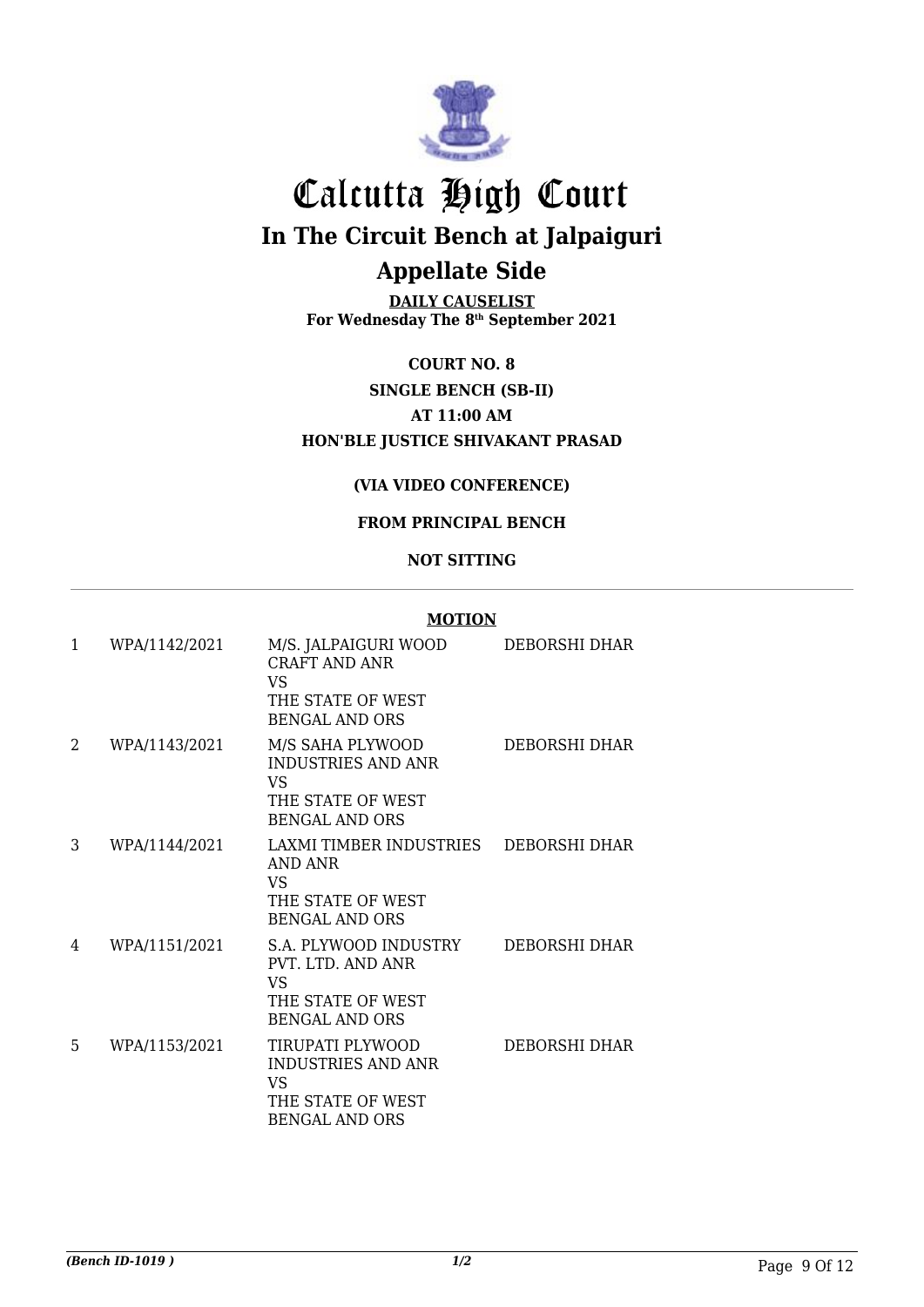| 6  | WPA/1145/2021 | M/S BENGAL PLYWOOD<br><b>INDUSTRIES AND ANR</b><br>VS<br>THE STATE OF WEST                                 | DEBORSHI DHAR                         |
|----|---------------|------------------------------------------------------------------------------------------------------------|---------------------------------------|
| 7  | WPA/1146/2021 | <b>BENGAL AND ORS</b><br><b>OMKARESHWAR</b><br>PLAYWOOD INDUSTRIES<br>AND ANR<br><b>VS</b>                 | DEBORSHI DHAR                         |
|    |               | THE STATE OF WEST<br><b>BENGAL AND ORS</b>                                                                 |                                       |
| 8  | WPA/1147/2021 | M/s. DEBICA INDUSTRIES<br>AND ANR<br><b>VS</b><br>THE STATE OF WEST                                        | <b>DEBORSHI DHAR</b>                  |
|    |               | <b>BENGAL AND ORS</b>                                                                                      |                                       |
| 9  | WPA/1148/2021 | TEESTA PARTICLE BOARD<br><b>INDUSTRIES AND ANR</b><br>VS.<br>THE STATE OF WEST<br><b>BENGAL AND ORS</b>    | DEBORSHI DHAR                         |
| 10 | WPA/1149/2021 | <b>AGARWAL PLYWOOD</b><br><b>INDUSTRIES</b><br>VS<br>THE STATE OF WEST<br><b>BENGAL AND ORS</b>            | <b>DEBORSHI DHAR</b>                  |
| 11 | WPA/1150/2021 | <b>B.B.C. PLYBOARDS INDIA</b><br><b>AND ANR</b><br><b>VS</b><br>THE STATE OF WEST<br><b>BENGAL AND ORS</b> | <b>DEBORSHI DHAR</b>                  |
| 12 | WPA/1179/2021 | HARAN CHANDRA BISWAS<br>AND ORS<br>VS<br>STATE OF WEST BENGAL<br>AND ORS.                                  | <b>AVIROOP</b><br><b>BHATTACHARYA</b> |
| 13 | WPA/1058/2021 | ARIJIT SEN AND ORS<br><b>VS</b><br>STATE OF WEST BENGAL<br>AND ORS.                                        | <b>BALARAM SARDAR</b>                 |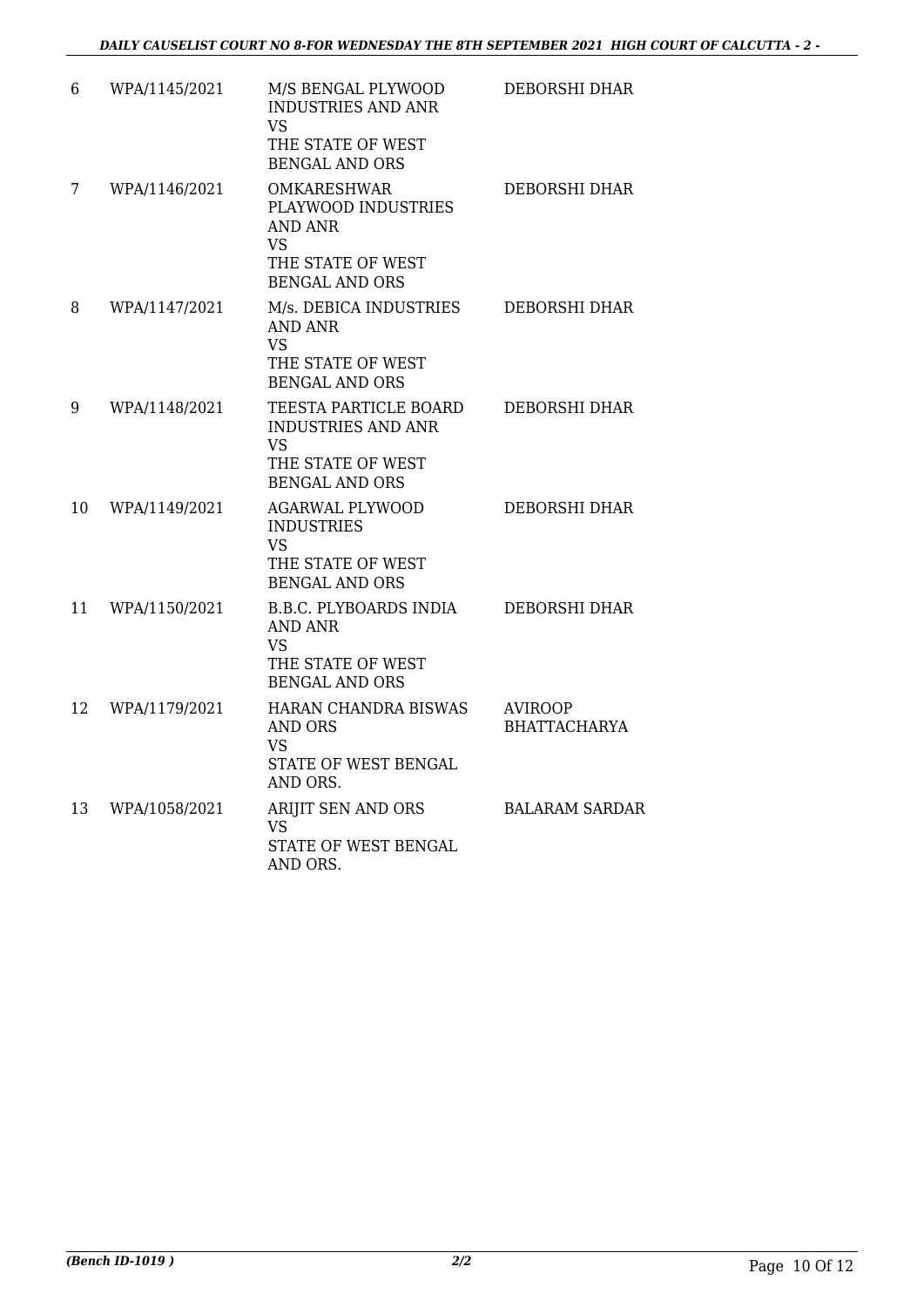

**DAILY CAUSELIST For Wednesday The 8th September 2021**

**COURT NO. 42 SINGLE BENCH (SB-IV) AT 11:00 AM HON'BLE JUSTICE SABYASACHI BHATTACHARYYA**

### **(VIA VIDEO CONFERENCE)**

### **FROM PRINCIPAL BENCH**

#### **CIRCUIT BENCH MATTERS WILL BE TAKEN UP FIRST, THEN CALCUTTA HIGH COURT, APPELLATE SIDE MATTERS WILL BE TAKEN UP**

#### **CONTEMPT APPLICATION**

|    | WPCRC/1/2021 | SUBHRA SOM<br>VS<br>DR. SAUMITRA MOHAN               | AJAY KUMAR<br><b>SINGHANIA</b>       |
|----|--------------|------------------------------------------------------|--------------------------------------|
| in | WPA/342/2019 | SUBHRA SOM<br>VS<br>STATE OF WEST BENGAL<br>AND ORS. | <b>AJOY KUMAR</b><br><b>SINHANIA</b> |